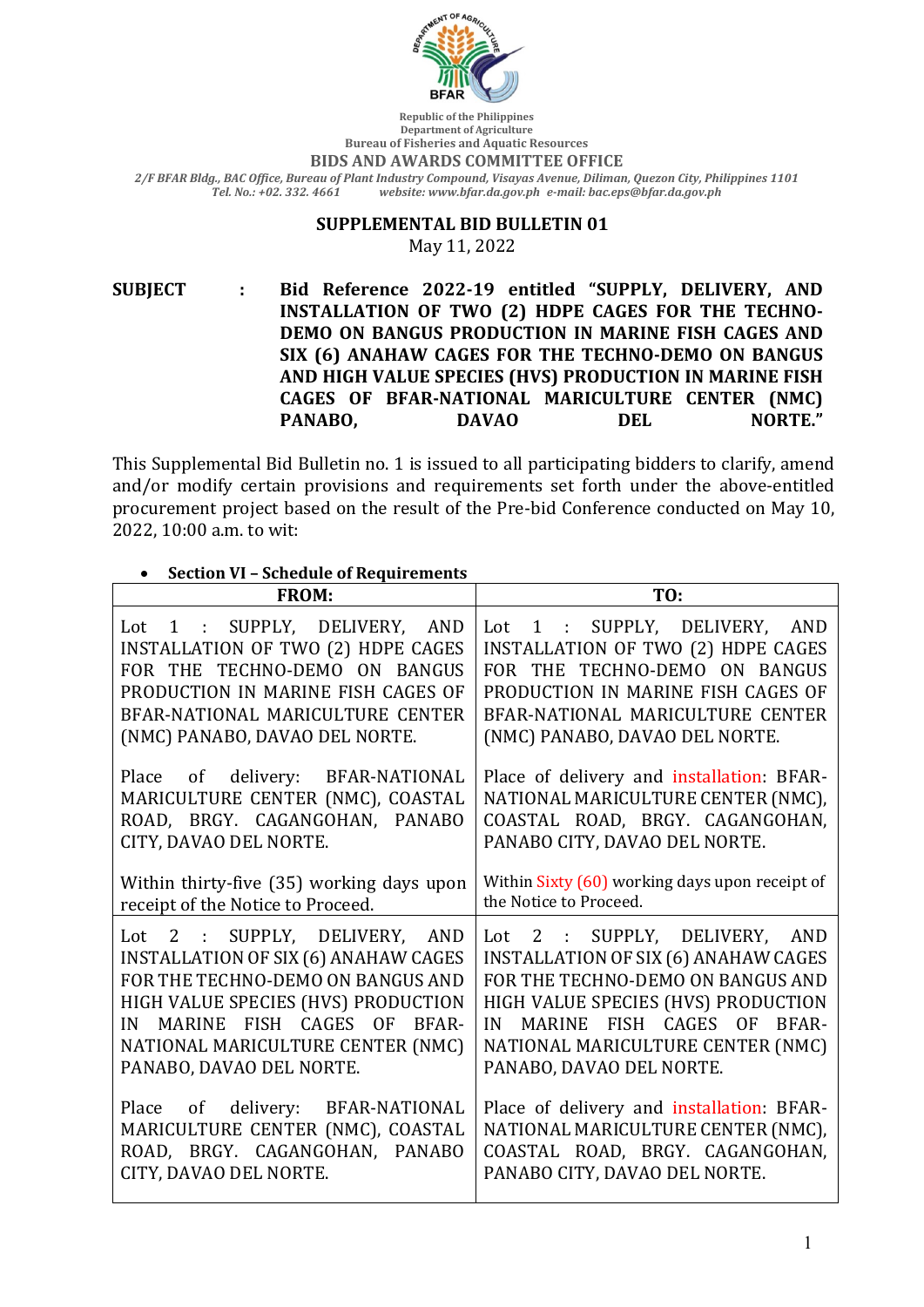| Within twenty-five (25) working days upon   Within Forty $(40)$ working days upon |                                   |  |  |  |
|-----------------------------------------------------------------------------------|-----------------------------------|--|--|--|
| receipt of the Notice to Proceed.                                                 | receipt of the Notice to Proceed. |  |  |  |

| <b>Section VII - Technical Specifications</b> |  |
|-----------------------------------------------|--|

| Section VII - Tecnincal Specifications                                                                                                                                                                                                                                                                                                                                                                                                                                                                                                                                                                                                                          |                                                                                                                                                                                                                                                                                                                                                                                                                                                                                                                                                                                                                                                                                                                                                                                                         |
|-----------------------------------------------------------------------------------------------------------------------------------------------------------------------------------------------------------------------------------------------------------------------------------------------------------------------------------------------------------------------------------------------------------------------------------------------------------------------------------------------------------------------------------------------------------------------------------------------------------------------------------------------------------------|---------------------------------------------------------------------------------------------------------------------------------------------------------------------------------------------------------------------------------------------------------------------------------------------------------------------------------------------------------------------------------------------------------------------------------------------------------------------------------------------------------------------------------------------------------------------------------------------------------------------------------------------------------------------------------------------------------------------------------------------------------------------------------------------------------|
| <b>FROM:</b>                                                                                                                                                                                                                                                                                                                                                                                                                                                                                                                                                                                                                                                    | TO:                                                                                                                                                                                                                                                                                                                                                                                                                                                                                                                                                                                                                                                                                                                                                                                                     |
| 1 : SUPPLY, DELIVERY, AND<br>Lot<br><b>INSTALLATION OF TWO (2) HDPE CAGES</b><br>FOR THE TECHNO-DEMO ON BANGUS<br>PRODUCTION IN MARINE FISH CAGES OF<br>BFAR-NATIONAL MARICULTURE CENTER<br>(NMC) PANABO, DAVAO DEL NORTE.<br>Comply<br>with<br>requirements/specifications set by<br>BFAR-NMC in its purchase request, as<br>follows:                                                                                                                                                                                                                                                                                                                          | 1 : SUPPLY, DELIVERY, AND<br>Lot<br>INSTALLATION OF TWO (2) HDPE CAGES<br>FOR THE TECHNO-DEMO ON BANGUS<br>PRODUCTION IN MARINE FISH CAGES OF<br>BFAR-NATIONAL MARICULTURE CENTER<br>(NMC) PANABO, DAVAO DEL NORTE.<br>Comply<br>with<br>requirements/specifications set by<br>BFAR-NMC in its purchase request, as<br>follows:                                                                                                                                                                                                                                                                                                                                                                                                                                                                         |
| 3. Cage float : 225mm diameter<br>UV-<br>stabilized<br>double collar high<br>Density Polyethylene (HDPE)<br>floatation with polystyrene<br>inserts, roto-molded PE<br>stanchions, 90mm diameter UV<br>stabilized black PE handrail<br>4. Grow-out Net (2 units) :<br>6<br>meter<br>depth 400/15 X 10K                                                                                                                                                                                                                                                                                                                                                           | 3. Cage float : 225mm diameter<br>UV-<br>stabilized<br>double collar high<br>Density Polyethylene (HDPE)<br>floatation with polystyrene<br>inserts, roto-molded PE<br>stanchions, 90mm (minimum)<br>to<br>110mm (maximum) diameter UV<br>stabilized black PE handrail<br>4. Grow-out Net $(2 \text{ units})$ : 6<br>meter<br>depth<br>1 unit - 400/15 X 12K<br>1 unit - 400/15 X 14K                                                                                                                                                                                                                                                                                                                                                                                                                    |
| <b>DUTIES AND RESPONSIBILTIES OF BFAR-</b><br><b>NMC</b>                                                                                                                                                                                                                                                                                                                                                                                                                                                                                                                                                                                                        | <b>DUTIES AND RESPONSIBILTIES OF BFAR-</b><br><b>NMC</b>                                                                                                                                                                                                                                                                                                                                                                                                                                                                                                                                                                                                                                                                                                                                                |
| Grant the Contractor's authorized<br>1.<br>representative access to its office premises<br>to perform its obligations, provided that the<br>representative shall be accompanied by the<br>duly assigned BFAR-NMC representative.<br>Ensure that an Inspector should be<br>2.<br>present/available during delivery.<br>3.<br>Facilitate<br>the<br>preparation<br>of<br>documents needed to process the payment<br>of the Contractor in accordance with<br>condition set by the Government.<br>Issue a Certificate of Inspection and<br>4.<br>Acceptance upon determination by the<br>BFAR-NMC that the delivered products are<br>complete and in good condition. | Grant the Contractor's authorized<br>1.<br>representative access to its office premises<br>to perform its obligations, provided that the<br>representative shall be accompanied by the<br>duly assigned BFAR-NMC representative.<br>Ensure that an Inspector should be<br>2.<br>present/available during delivery.<br>Facilitate<br>the<br>3.<br>preparation<br>of<br>documents needed to process the payment<br>of the Contractor in accordance with<br>condition set by the Government.<br>Issue a Certificate of Inspection and<br>4.<br>Acceptance upon determination by the<br>BFAR-NMC that the delivered products are<br>complete and in good condition.<br>5.<br>Site Inspection Certificate must be<br>issued by Dr. Jericardo S. Mondragon or Ms.<br>Ritchie Da-abay of BFAR-NMC Panabo City, |

Davao del Norte.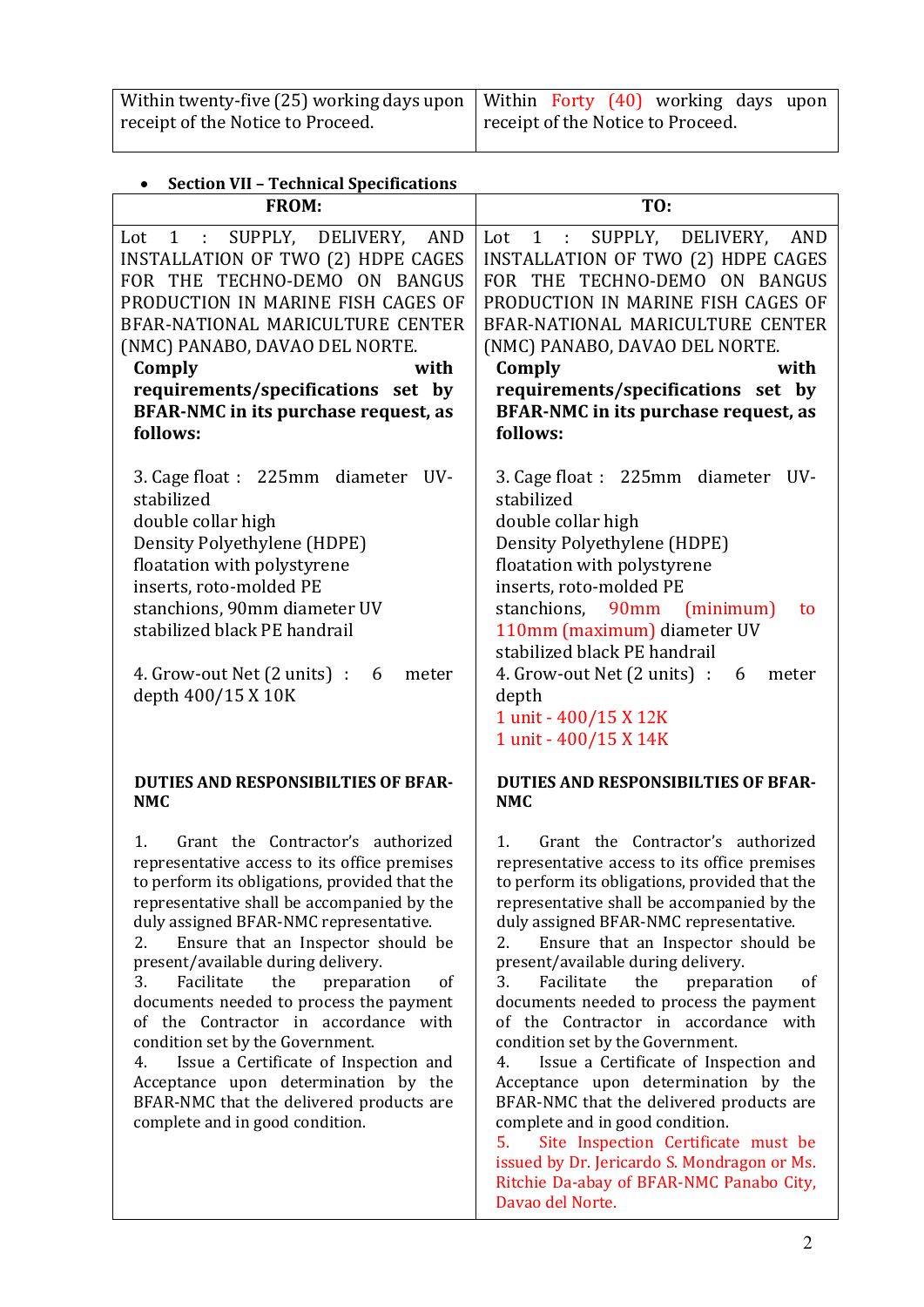|                                                                                                                                                                                                                                                        | 6. Contact Person: Ms. Richie B. Da-abay<br>09983517748                                                                                                                                                                                                      |
|--------------------------------------------------------------------------------------------------------------------------------------------------------------------------------------------------------------------------------------------------------|--------------------------------------------------------------------------------------------------------------------------------------------------------------------------------------------------------------------------------------------------------------|
| <b>PLACE AND SCHEDULE OF DELIVERY</b>                                                                                                                                                                                                                  | <b>PLACE AND SCHEDULE OF DELIVERY</b>                                                                                                                                                                                                                        |
| The complete set of HDPE cage shall be                                                                                                                                                                                                                 | The complete set of HDPE cage shall be                                                                                                                                                                                                                       |
| delivered at BFAR-National Mariculture                                                                                                                                                                                                                 | delivered at BFAR-National Mariculture                                                                                                                                                                                                                       |
| Center, Coastal Road, Brgy. Cagangohan,                                                                                                                                                                                                                | Center, Coastal Road, Brgy. Cagangohan,                                                                                                                                                                                                                      |
| Panabo City, Davao del Norte within thirty-                                                                                                                                                                                                            | Panabo City, Davao del Norte within Sixty                                                                                                                                                                                                                    |
| five (35) working days upon receipt of the                                                                                                                                                                                                             | (60) working days upon receipt of the                                                                                                                                                                                                                        |
| Notice to Proceed.                                                                                                                                                                                                                                     | Notice to Proceed.                                                                                                                                                                                                                                           |
| Lot No. 2 : SUPPLY, DELIVERY,<br>AND INSTALLATION OF SIX (6) ANAHAW<br>CAGES FOR THE TECHNO-DEMO ON<br>BANGUS AND HIGH VALUE SPECIES (HVS)<br>PRODUCTION IN MARINE FISH CAGES OF<br>BFAR-NATIONAL MARICULTURE CENTER<br>(NMC) PANABO, DAVAO DEL NORTE. | Lot No. 2 :<br>SUPPLY, DELIVERY,<br>AND INSTALLATION OF SIX (6) ANAHAW<br>CAGES FOR THE TECHNO-DEMO<br>ON<br>BANGUS AND HIGH VALUE SPECIES (HVS)<br>PRODUCTION IN MARINE FISH CAGES OF<br>BFAR-NATIONAL MARICULTURE CENTER<br>(NMC) PANABO, DAVAO DEL NORTE. |
| <b>PLACE AND SCHEDULE OF DELIVERY</b>                                                                                                                                                                                                                  | <b>PLACE AND SCHEDULE OF DELIVERY</b>                                                                                                                                                                                                                        |
| The materials for anahaw cages shall be                                                                                                                                                                                                                | The materials for anahaw cages shall be                                                                                                                                                                                                                      |
| delivered at BFAR-National Mariculture                                                                                                                                                                                                                 | delivered at BFAR-National Mariculture                                                                                                                                                                                                                       |
| Center, Coastal Road, Brgy. Cagangohan,                                                                                                                                                                                                                | Center, Coastal Road, Brgy. Cagangohan,                                                                                                                                                                                                                      |
| Panabo City, Davao del Norte within                                                                                                                                                                                                                    | Panabo City, Davao del Norte within Forty                                                                                                                                                                                                                    |
| twenty-five (25) working days upon receipt                                                                                                                                                                                                             | (40) working days upon receipt of the                                                                                                                                                                                                                        |
| of the Notice to Proceed.                                                                                                                                                                                                                              | Notice to Proceed.                                                                                                                                                                                                                                           |
| <b>Section VIII - Checklist of Requirements</b>                                                                                                                                                                                                        |                                                                                                                                                                                                                                                              |
| <b>FROM:</b>                                                                                                                                                                                                                                           | TO:                                                                                                                                                                                                                                                          |
| <b>Checklist of Technical and</b>                                                                                                                                                                                                                      | <b>Checklist of Technical and</b>                                                                                                                                                                                                                            |
| <b>Financial Documents</b>                                                                                                                                                                                                                             | <b>Financial Documents</b>                                                                                                                                                                                                                                   |
| <b>TECHNICAL COMPONENT</b>                                                                                                                                                                                                                             | <b>TECHNICAL COMPONENT</b>                                                                                                                                                                                                                                   |
| <b>ENVELOPE</b>                                                                                                                                                                                                                                        | <b>ENVELOPE</b>                                                                                                                                                                                                                                              |
| <b>Class "A" Documents</b>                                                                                                                                                                                                                             | <b>Class "A" Documents</b>                                                                                                                                                                                                                                   |
| <b>Legal Documents</b>                                                                                                                                                                                                                                 | <b>Legal Documents</b>                                                                                                                                                                                                                                       |

a) Valid PhilGEPS Registration<br>Certificate (Platinum (Platinum Membership) (all pages) in accordance with Section 8.5.2 of the IRR;

*Technical Documents*

- ⬜ b) Statement of the prospective bidder of all its ongoing government and private contracts, including contracts awarded but not yet started, if any, whether similar or not similar in nature and
- ⬜ a) Valid PhilGEPS Registration Certificate (Platinum Membership) (all pages) in accordance with Section 8.5.2 of the IRR;
- *Technical Documents*
	- ⬜ b) Statement of the prospective bidder of all its ongoing government and private contracts, including contracts awarded but not yet started, if any, whether similar or not similar in nature and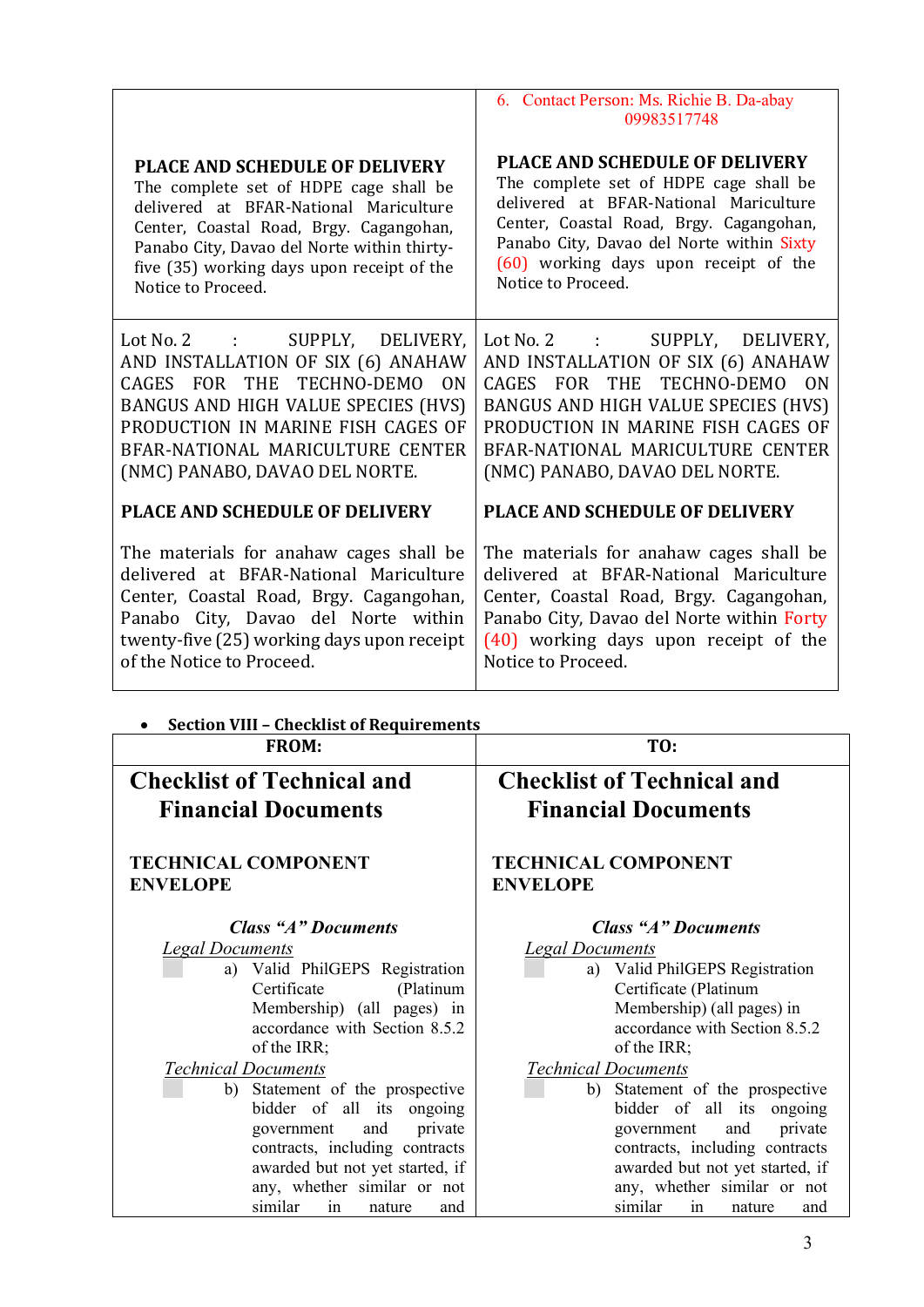| complexity to the contract to be<br>bid; and<br>Statement of the bidder's<br>c)<br>Single Largest Completed<br>Contract (SLCC) similar to the<br>contract to be bid, except under<br>conditions provided for in<br>Sections 23.4.1.3 and 23.4.2.4<br>of the 2016 revised IRR of RA<br>No. 9184, within the relevant<br>period as provided in the<br>Bidding Documents; and<br>Original copy of Bid Security.<br>d)<br>If in the form of a Surety Bond,<br>submit also a certification<br>issued by<br>the<br>Insurance<br>Commission; | complexity to the contract to be<br>bid; and<br>Statement of the bidder's<br>c)<br>Single Largest Completed<br>Contract (SLCC) similar to the<br>contract to be bid, except under<br>conditions provided for in<br>Sections 23.4.1.3 and 23.4.2.4<br>of the 2016 revised IRR of RA<br>No. 9184, within the relevant<br>period as provided in the<br>Bidding Documents; and<br>Original copy of Bid Security.<br>$\rm d)$<br>If in the form of a Surety Bond,<br>submit<br>a certification<br>also<br>issued<br>by<br>the<br>Insurance<br>Commission; |
|---------------------------------------------------------------------------------------------------------------------------------------------------------------------------------------------------------------------------------------------------------------------------------------------------------------------------------------------------------------------------------------------------------------------------------------------------------------------------------------------------------------------------------------|------------------------------------------------------------------------------------------------------------------------------------------------------------------------------------------------------------------------------------------------------------------------------------------------------------------------------------------------------------------------------------------------------------------------------------------------------------------------------------------------------------------------------------------------------|
| $or$                                                                                                                                                                                                                                                                                                                                                                                                                                                                                                                                  | $or$                                                                                                                                                                                                                                                                                                                                                                                                                                                                                                                                                 |
| Original copy of Notarized                                                                                                                                                                                                                                                                                                                                                                                                                                                                                                            | Original copy of Notarized                                                                                                                                                                                                                                                                                                                                                                                                                                                                                                                           |
| Securing Declaration;                                                                                                                                                                                                                                                                                                                                                                                                                                                                                                                 | Securing Declaration;                                                                                                                                                                                                                                                                                                                                                                                                                                                                                                                                |
| Bid                                                                                                                                                                                                                                                                                                                                                                                                                                                                                                                                   | Bid                                                                                                                                                                                                                                                                                                                                                                                                                                                                                                                                                  |
| and                                                                                                                                                                                                                                                                                                                                                                                                                                                                                                                                   | and                                                                                                                                                                                                                                                                                                                                                                                                                                                                                                                                                  |
| e) Conformity with the Technical                                                                                                                                                                                                                                                                                                                                                                                                                                                                                                      | e) Conformity with the Technical                                                                                                                                                                                                                                                                                                                                                                                                                                                                                                                     |
| Specifications, which may                                                                                                                                                                                                                                                                                                                                                                                                                                                                                                             | Specifications which includes:                                                                                                                                                                                                                                                                                                                                                                                                                                                                                                                       |
| include production/delivery                                                                                                                                                                                                                                                                                                                                                                                                                                                                                                           | Production/delivery                                                                                                                                                                                                                                                                                                                                                                                                                                                                                                                                  |
| schedule, warranty certificate,                                                                                                                                                                                                                                                                                                                                                                                                                                                                                                       | schedule                                                                                                                                                                                                                                                                                                                                                                                                                                                                                                                                             |
| if applicable; and<br>Original duly signed Omnibus<br>f)<br>Sworn Statement (OSS);<br>and if applicable, Original<br>Notarized<br>Secretary's<br>Certificate in<br>of a<br>case<br>corporation, partnership, or<br>cooperative;<br>Original<br>or<br>Special Power of Attorney of<br>all members of the joint<br>venture giving full power and<br>authority to its officer to sign<br>the OSS and do acts to<br>represent the Bidder.                                                                                                 | Warranty certificate<br><b>Site</b><br>Inspection<br>Certificate<br>from<br><b>BFAR-NMC;</b><br>Original duly signed Omnibus<br>$f$ )<br>Sworn Statement (OSS);<br>and if applicable, Original<br>Notarized<br>Secretary's<br>Certificate in case of a<br>corporation, partnership, or<br>cooperative;<br>Original<br><b>or</b><br>Special Power of Attorney of<br>all members of the joint<br>venture giving full power and<br>authority to its officer to sign<br>the OSS and do acts to<br>represent the Bidder.                                  |
| <b>Financial Documents</b>                                                                                                                                                                                                                                                                                                                                                                                                                                                                                                            | <b>Financial Documents</b>                                                                                                                                                                                                                                                                                                                                                                                                                                                                                                                           |
| bidder's                                                                                                                                                                                                                                                                                                                                                                                                                                                                                                                              | prospective                                                                                                                                                                                                                                                                                                                                                                                                                                                                                                                                          |
| The                                                                                                                                                                                                                                                                                                                                                                                                                                                                                                                                   | bidder's                                                                                                                                                                                                                                                                                                                                                                                                                                                                                                                                             |
| prospective                                                                                                                                                                                                                                                                                                                                                                                                                                                                                                                           | The                                                                                                                                                                                                                                                                                                                                                                                                                                                                                                                                                  |
| g)                                                                                                                                                                                                                                                                                                                                                                                                                                                                                                                                    | $\mathbf{g}$ )                                                                                                                                                                                                                                                                                                                                                                                                                                                                                                                                       |
| computation of Net Financial                                                                                                                                                                                                                                                                                                                                                                                                                                                                                                          | computation of Net Financial                                                                                                                                                                                                                                                                                                                                                                                                                                                                                                                         |
| Contracting Capacity (NFCC);                                                                                                                                                                                                                                                                                                                                                                                                                                                                                                          | Contracting Capacity (NFCC);                                                                                                                                                                                                                                                                                                                                                                                                                                                                                                                         |
| <u>or</u>                                                                                                                                                                                                                                                                                                                                                                                                                                                                                                                             | <u>or</u>                                                                                                                                                                                                                                                                                                                                                                                                                                                                                                                                            |
| A committed Line of Credit                                                                                                                                                                                                                                                                                                                                                                                                                                                                                                            | A committed Line of Credit                                                                                                                                                                                                                                                                                                                                                                                                                                                                                                                           |
| from                                                                                                                                                                                                                                                                                                                                                                                                                                                                                                                                  | Universal                                                                                                                                                                                                                                                                                                                                                                                                                                                                                                                                            |
| Universal                                                                                                                                                                                                                                                                                                                                                                                                                                                                                                                             | from                                                                                                                                                                                                                                                                                                                                                                                                                                                                                                                                                 |
| a                                                                                                                                                                                                                                                                                                                                                                                                                                                                                                                                     | a                                                                                                                                                                                                                                                                                                                                                                                                                                                                                                                                                    |
| <sub>or</sub>                                                                                                                                                                                                                                                                                                                                                                                                                                                                                                                         | <b>or</b>                                                                                                                                                                                                                                                                                                                                                                                                                                                                                                                                            |
| Commercial Bank in lieu of                                                                                                                                                                                                                                                                                                                                                                                                                                                                                                            | Commercial Bank in lieu of                                                                                                                                                                                                                                                                                                                                                                                                                                                                                                                           |
| its NFCC computation.                                                                                                                                                                                                                                                                                                                                                                                                                                                                                                                 | its NFCC computation.                                                                                                                                                                                                                                                                                                                                                                                                                                                                                                                                |
| <b>Class "B" Documents</b>                                                                                                                                                                                                                                                                                                                                                                                                                                                                                                            | <b>Class "B" Documents</b>                                                                                                                                                                                                                                                                                                                                                                                                                                                                                                                           |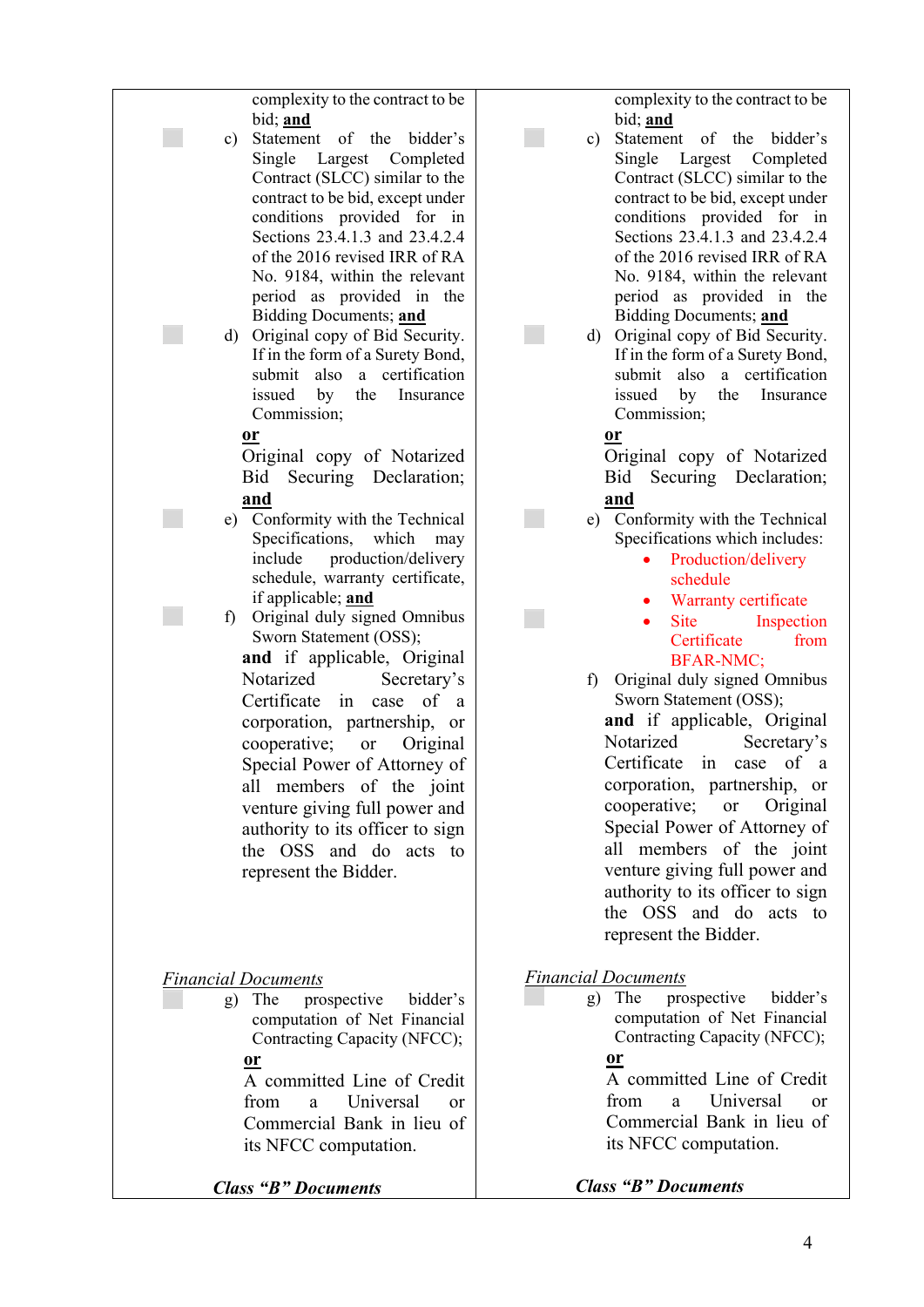| If applicable, a duly signed<br>h)<br>joint venture agreement (JVA)<br>in case the joint venture is<br>already in existence;<br>$or$<br>notarized<br>duly<br>statements<br>from all the potential joint | h) If applicable, a duly signed<br>joint venture agreement (JVA)<br>in case the joint venture is<br>already in existence;<br>$or$<br>notarized<br>duly<br>statements<br>from all the potential joint |
|---------------------------------------------------------------------------------------------------------------------------------------------------------------------------------------------------------|------------------------------------------------------------------------------------------------------------------------------------------------------------------------------------------------------|
| venture partners stating that                                                                                                                                                                           | venture partners stating that                                                                                                                                                                        |
| they will enter into and abide                                                                                                                                                                          | they will enter into and abide                                                                                                                                                                       |
| by the provisions of the JVA                                                                                                                                                                            | by the provisions of the JVA                                                                                                                                                                         |
| in the instance that the bid is                                                                                                                                                                         | in the instance that the bid is                                                                                                                                                                      |
| successful.                                                                                                                                                                                             | successful.                                                                                                                                                                                          |
| <u>Other documentary requirements under</u>                                                                                                                                                             | <u>Other documentary requirements under</u>                                                                                                                                                          |
| RA No. 9184 (as applicable)                                                                                                                                                                             | RA No. 9184 (as applicable)                                                                                                                                                                          |
| [For                                                                                                                                                                                                    | $\sqrt{F}$                                                                                                                                                                                           |
| foreign                                                                                                                                                                                                 | foreign                                                                                                                                                                                              |
| bidders                                                                                                                                                                                                 | bidders                                                                                                                                                                                              |
| i)                                                                                                                                                                                                      | i)                                                                                                                                                                                                   |
| claiming by reason of their                                                                                                                                                                             | claiming by reason of their                                                                                                                                                                          |
| country's                                                                                                                                                                                               | country's                                                                                                                                                                                            |
| extension                                                                                                                                                                                               | extension                                                                                                                                                                                            |
| $\iota$                                                                                                                                                                                                 | of                                                                                                                                                                                                   |
| reciprocal                                                                                                                                                                                              | reciprocal                                                                                                                                                                                           |
| rights                                                                                                                                                                                                  | rights                                                                                                                                                                                               |
| to                                                                                                                                                                                                      | $\iota$                                                                                                                                                                                              |
| Filipinos] Certification from                                                                                                                                                                           | Filipinos] Certification from                                                                                                                                                                        |
| relevant                                                                                                                                                                                                | relevant                                                                                                                                                                                             |
| government                                                                                                                                                                                              | government                                                                                                                                                                                           |
| the                                                                                                                                                                                                     | the                                                                                                                                                                                                  |
| office of their country stating                                                                                                                                                                         | office of their country stating                                                                                                                                                                      |
| that Filipinos are allowed to                                                                                                                                                                           | that Filipinos are allowed to                                                                                                                                                                        |
| participate in government                                                                                                                                                                               | participate in government                                                                                                                                                                            |
| procurement activities for the                                                                                                                                                                          | procurement activities for the                                                                                                                                                                       |
| same item or product.                                                                                                                                                                                   | same item or product.                                                                                                                                                                                |
| Certification from the DTI if                                                                                                                                                                           | Certification from the DTI if                                                                                                                                                                        |
| $\mathbf{j}$                                                                                                                                                                                            | $\ddot{1}$                                                                                                                                                                                           |
| the Bidder claims preference as                                                                                                                                                                         | the Bidder claims preference as                                                                                                                                                                      |
| a Domestic Bidder or Domestic                                                                                                                                                                           | a Domestic Bidder or Domestic                                                                                                                                                                        |
| Entity.                                                                                                                                                                                                 | Entity.                                                                                                                                                                                              |
| <b>FINANCIAL COMPONENT</b>                                                                                                                                                                              | <b>FINANCIAL COMPONENT</b>                                                                                                                                                                           |
| <b>ENVELOPE</b>                                                                                                                                                                                         | <b>ENVELOPE</b>                                                                                                                                                                                      |
| Original of duly signed and                                                                                                                                                                             | Original of duly signed and                                                                                                                                                                          |
| (a)                                                                                                                                                                                                     | (c)                                                                                                                                                                                                  |
| accomplished Financial Bid                                                                                                                                                                              | accomplished Financial Bid                                                                                                                                                                           |
| Form; and                                                                                                                                                                                               | Form; and                                                                                                                                                                                            |
| Original of duly signed and                                                                                                                                                                             | Original of duly signed and                                                                                                                                                                          |
| (b)                                                                                                                                                                                                     | (d)                                                                                                                                                                                                  |
| accomplished                                                                                                                                                                                            | accomplished                                                                                                                                                                                         |
| Price                                                                                                                                                                                                   | Price                                                                                                                                                                                                |
| Schedule(s).                                                                                                                                                                                            | Schedule(s).                                                                                                                                                                                         |

## *\*\*\*\*nothing follows\*\*\*\**

All other portions of the Bidding Documents affected by these amendments shall be made to conform the same.

Amendments/inclusions/clarifications made herein shall be considered an integral part of the Bidding Documents.

The changes made in the Philippine Bidding Documents  $(6<sup>th</sup>$  Edition, July 2020) are deemed integrated in terms and conditions for this project.